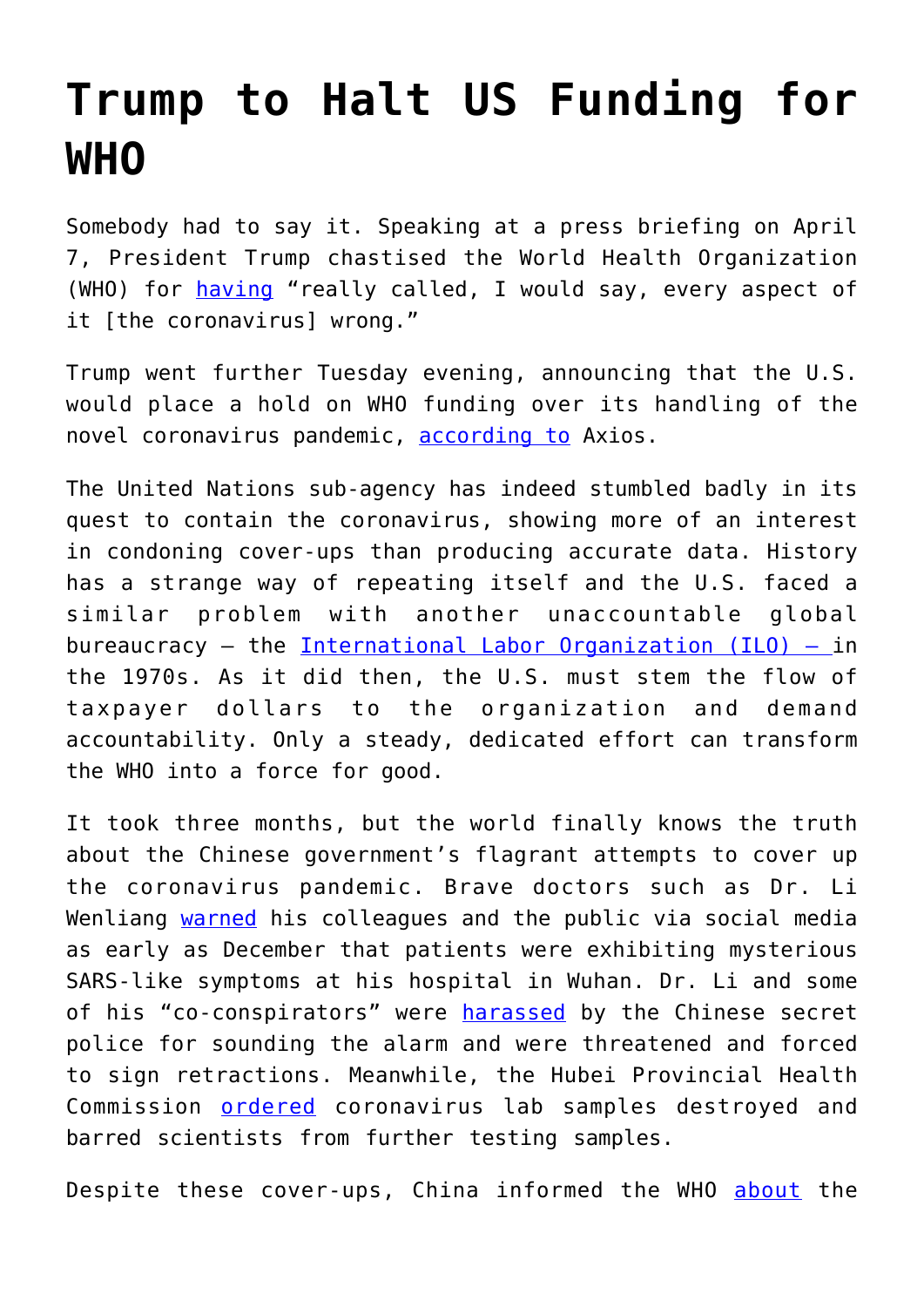rapidly spreading virus on December 31. But the international agency sat idly by as the situation grew worse over the course of the next month. The Chinese government [refused](https://www.reuters.com/article/us-china-health-who/advance-team-of-who-experts-arrives-in-china-to-probe-coronavirus-idUSKBN2041S9) to let a WHO advance team into the country for two weeks. The global bureaucracy [uncritically reported](https://twitter.com/WHO/status/1217043229427761152?ref_src=twsrc%5Etfw%7Ctwcamp%5Etweetembed&ref_url=https%3A%2F%2Fwww.foxnews.com%2Fworld%2Fworld-health-organization-january-tweet-china-human-transmission-coronavirus) that Chinese authorities had seen "no clear evidence of human-to-human transmission of the novel coronavirus" on January 14, just one day after [acknowledging](https://www.who.int/news-room/detail/13-01-2020-who-statement-on-novel-coronavirus-in-thailand) the first case outside of China (in Thailand). WHO Director-General Dr. Tedros Adhanom Ghebreyesus [praised](https://www.scmp.com/news/china/science/article/3050351/coronavirus-who-head-stands-his-praise-china-and-xi-jinping) Chinese President Xi Jinping for his "political commitment" and "political leadership" despite these repeated, reprehensible attempts to keep the world in the dark about the coronavirus.

Evidently, the WHO cares more about maintaining delusions and cover-ups than rigorously collecting and reporting information on the coronavirus. Oxford-based "Our World in Data" [announced](https://fee.org/articles/oxford-based-group-stops-using-who-data-for-coronavirus-reporting-citing-errors/) on March 18 that it would stop relying on coronavirus data from the WHO due to "many errors in the data…when we went through all the daily Situation Reports." These data problems, coupled with the WHO's failure to communicate with outside researchers about said errors, have led scientists affiliated with the project to instead use the more rigorous reporting of the European Center for Disease Prevention and Control.

It's little wonder that the Trump administration isn't keen on continuing around \$500 million in [annual taxpayer aid](https://www.cfr.org/article/funding-united-nations-what-impact-do-us-contributions-have-un-agencies-and-programs) to a corrupt organization that can't keep its numbers straight.

President Trump's decision to withhold aid to an unaccountable global bureaucracy may stem from an unlikely source of inspiration: former President Jimmy Carter. The ILO was created in 1919, but by 1977, had transformed from a worker advocacy organization to a mouthpiece for backwards policies and oppressive regimes.

The Carter administration was *[irked](https://www.nytimes.com/1977/11/01/archives/usreported-ready-to-leave-the-i-lo-carter-is-said-to-reach-decision.html)* by the brutal actions condoned by the ILO even as U.S. taxpayers footed the bill for